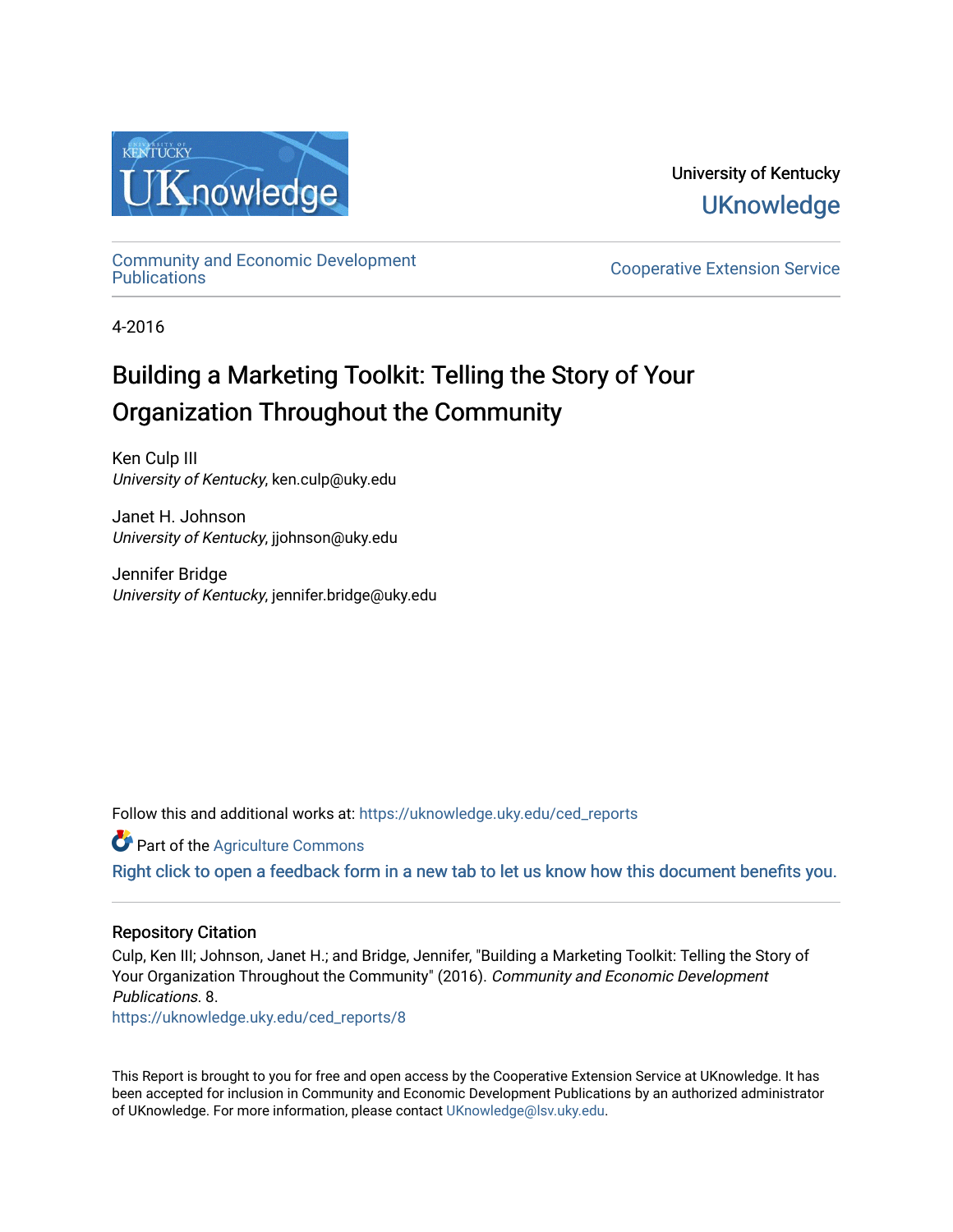



# Building a Marketing Toolkit

# **Telling the Story of your Organization throughout the Community**

*Ken Culp, III, 4-H Youth Development and Family Sciences; Janet H. Johnson, Allen County Extension Agent—Family and Consumer Sciences; Jennifer P. Bridge, Meade County Extension Agent—Family and Consumer Sciences*

# **What Is a Marketing Toolkit?**

The words "marketing" and "promotion" are synonymous to most people. Marketing promotes services and convinces people to use them. Marketing utilizes a variety of promotional delivery tools. These tools come in many forms, including ads, brochures, press releases, commercials, Facebook pages, and Twitter accounts. Marketing *is* promotion. Marketing builds an awareness of the services offered by an organization and their usefulness or importance to the client.

A marketing toolkit contains the tools and resources needed to promote the organization and its programs and services throughout the community. Useful marketing tools should:

- Attract new clients and improve relationships with existing clients
- Offer a public service to those in need of assistance, information, or education
- Educate the community and public about programs, events, activities, and services
- Increase visibility by giving the organization a community presence to business, consumer, and community groups

The best products, services, and organizations in the world have little value if people aren't aware of their existence, usefulness, or benefits. A marketing toolkit helps the organization build this awareness in the community.

# **How Can a Marketing Toolkit Be Created and Used?**

Most toolboxes contain a variety of tools. If one understands the problem to be addressed as well as how, when, and why each tool is used, tools can be incredibly helpful. Tools save time and money. But if you just want to fill a toolbox full of shiny new tools because they might be necessary for some vague or unknown reason, they're a big waste of time and money.

Assembling a marketing toolkit is like building anything else. If you want to do a good job, you need good tools that are useful to you. Don't start with *every* tool; just start with the basics that make the most sense for your organization. To begin assembling your organization's marketing toolkit, ask the following question: What are the most basic and useful tools that could be implemented to market our organization, its programs and activities?

#### *Create high-quality, useful tools*

Marketing tools should be representative of the quality for which the organization is striving. Don't lower quality standards just because the audience may be internal. Match each tool with one or more groups of clients, members, volunteers, or leaders. A variety of tools should be included in a marketing toolkit. These include:

Letter of introduction and overview. Include the organization's contact information in the letter. Explain the role and importance of the organization and its programs to the community.



*Business has only two functions marketing and innovation.*

*~ Milan Kundera*

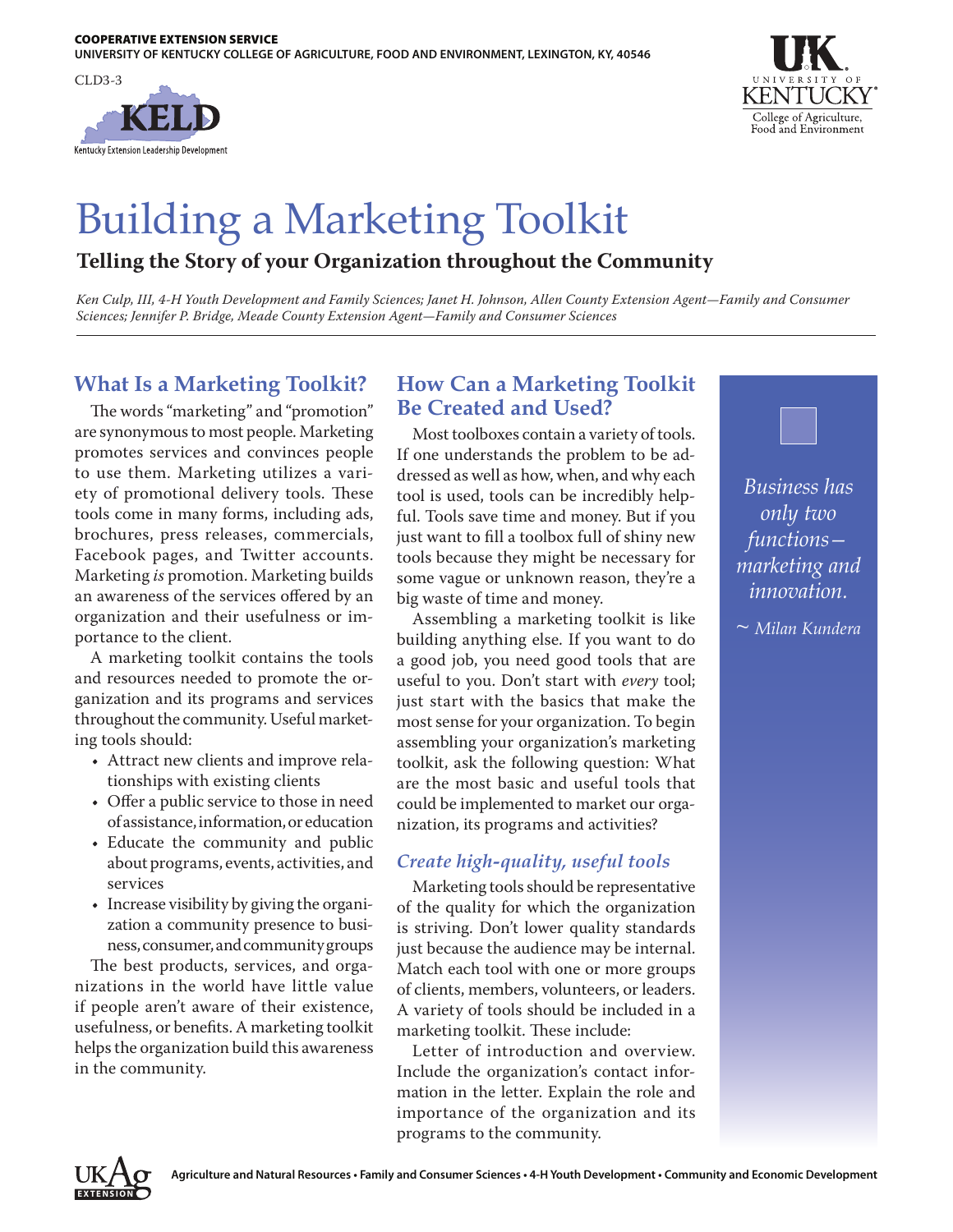*The aim of marketing is to know and understand the customer so well the product or service fits him and sells itself.* 

*~ Peter F. Drucker*

Describe the target audience and its needs.

- Organizational information. Include the vision, mission and purpose of the organization, as well as a brief history, a synopsis of programs offered, target audiences and intended outcomes.
- An outline and brief description of each marketing tool.
- Information on programs, products and services, events and activities.
- Ways to get involved. Include information about membership, leadership, and volunteer opportunities.
- Marketing message, logo, header and footer, and template for brochures, fliers, and newsletters.
- Press releases and news stories.
- Promotion and information fliers.
- Registration brochures.
- Link for the organization's website.
- Impact information. Share how the organization and its programs have made a difference in the lives of people and have benefitted the community.

To begin creating marketing tools for the organization, ask the following questions: What tools or resources will help market our organization and its programs throughout the community? Are these tools currently available or do they need to be created? Where should the marketing tools be located in order to be accessible? What is the most effective means of teaching people how to utilize marketing tools?

#### *Make the marketing toolkit usable*

All tools should be user-friendly and help the organization accomplish its goals. To make toolkits usable:

- **• Available online.** Encourage everyone to access tools online to ensure they are using the most up-to-date information. Keep all tools in one easy-to-access location.
- **• Printable.** People will want to print tools for easy use and quick reference. Make the date of publication obvious, and remind users to check periodically for updated versions.

**• Clearly branded.** All marketing tools, as well as the toolkit, should be identified with the organization's logo. The writing and format should all reflect the organization's brand and logo.

#### *Teach people how to utilize the toolkit*

Never assume that people will understand how to use the tools or where to find them. Taking time to teach people how to use the toolkit will help you better understand their needs and obstacles and will also make them feel involved and included. Getting people to feel invested in the tools will result in better adoption and tool utilization. Include a review of the marketing toolkit as part of the orientation process for all new staff and volunteers.

## **Three Basic Marketing Tools for Your Organization**

Begin with the basics. For organizations that are assembling marketing toolkits from scratch, the three most important tools to begin with are the press releases, promotional fliers, and registration brochures.

#### *Developing an effective press release*

For most community nonprofits, developing a press release for local media outlets will be the single most important method of marketing the programs offered by the organization. A press release is the quickest and easiest way to get free publicity. A wellwritten press release results in multiple published articles about the organization and its programs, products, and services. And wide distribution can mean new prospects for clients, members, volunteers, and leaders. What's more, press releases are cost effective. Consider the following ways to ensure that press releases will motivate prospects to contact the organization:

- **• Use the press release as a marketing tool.** The idea is to communicate a message to clients and prospects.
- **• Have a newsworthy story.** To get the marketing message communicated through the publication, you need to convince the reporter/editor that the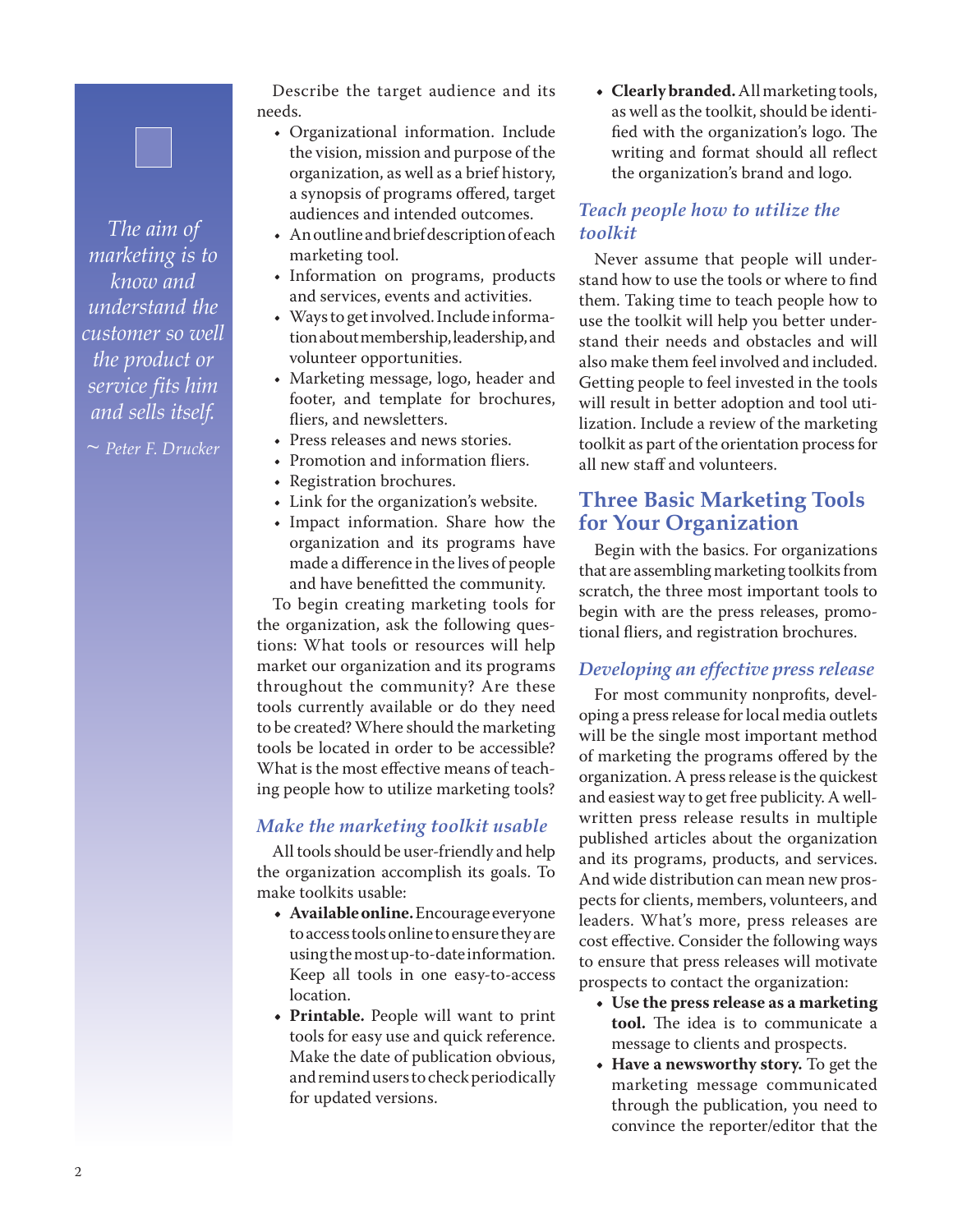*For most community nonprofits, developing a press release for local media outlets will be the single most important method of marketing the programs offered by the organization.* 

organization's message (or the story surrounding it) is newsworthy. The message must be timely, relevant, and appealing to the readership.

- **• Write it like a reporter would write it.** If the press release looks and feels like a real article, reporters will often just file it as a story with minimal editing. Therefore, make sure the press release looks and feels like a real article provid ing the who, what, when, where, and why of the program or event.
- **• Provide some strong quotes.** Say something memorable and personal.
- **• Contact top outlets personally.** In addition to sending a press release, personally contact the reporter(s). Send them something personal.
- **• Include a web link for additional information.** The press release should direct people to the organization's web site for additional information about the event, organization, and volunteer opportunities.

A well-written press release will ac complish several purposes. It markets the organization and its programs throughout the community. It builds an awareness of what the organization is doing and trying to accomplish. It promotes opportunities. It highlights the contribution of the organi zation and its programs to the community and, therefore, builds value. Best of all, a press release is free of charge. In order to assure that the organization makes the best use of press releases, ask the following questions: For which programs and activi ties should press releases be written? What people are best suited to developing press releases for these programs and activities?

#### *Creating Promotion and Information Flyers*

Promotional and informational flyers and brochures are an inexpensive way for community organizations to promote their programs, events, and activities. Pender identifies seven steps to create a promo tional flyer:

- **• Design the message to be communi cated.** The idea is to get the message across in as few words as possible. Use buzz words that will get the attention of the target audience.
- **• Draw the reader's attention by creat ing white space around text.** Using dark fonts and centering the text in the middle of the promotional flyer will encourage the reader to focus directly on the message.
- **• Focus on the benefits of the program or activity to the target audience.** Use bullet points to make the message easy to understand. This technique im proves readability and comprehension.
- **• Design a simple, uncluttered flyer.** When using graphics, less is more. Keep it clean and to the point. If graphics are used, make them small and related to the message or product being promoted.
- **• Use dark or shadow text fonts to reduce cost.** Color is attractive but isn't necessary. When the organiza tion, program, or event is popular and making more money, splurge on color.
- **• Include contact information.** This information should be centered and located at the bottom of the flyer. In clude a phone number, email address, and website.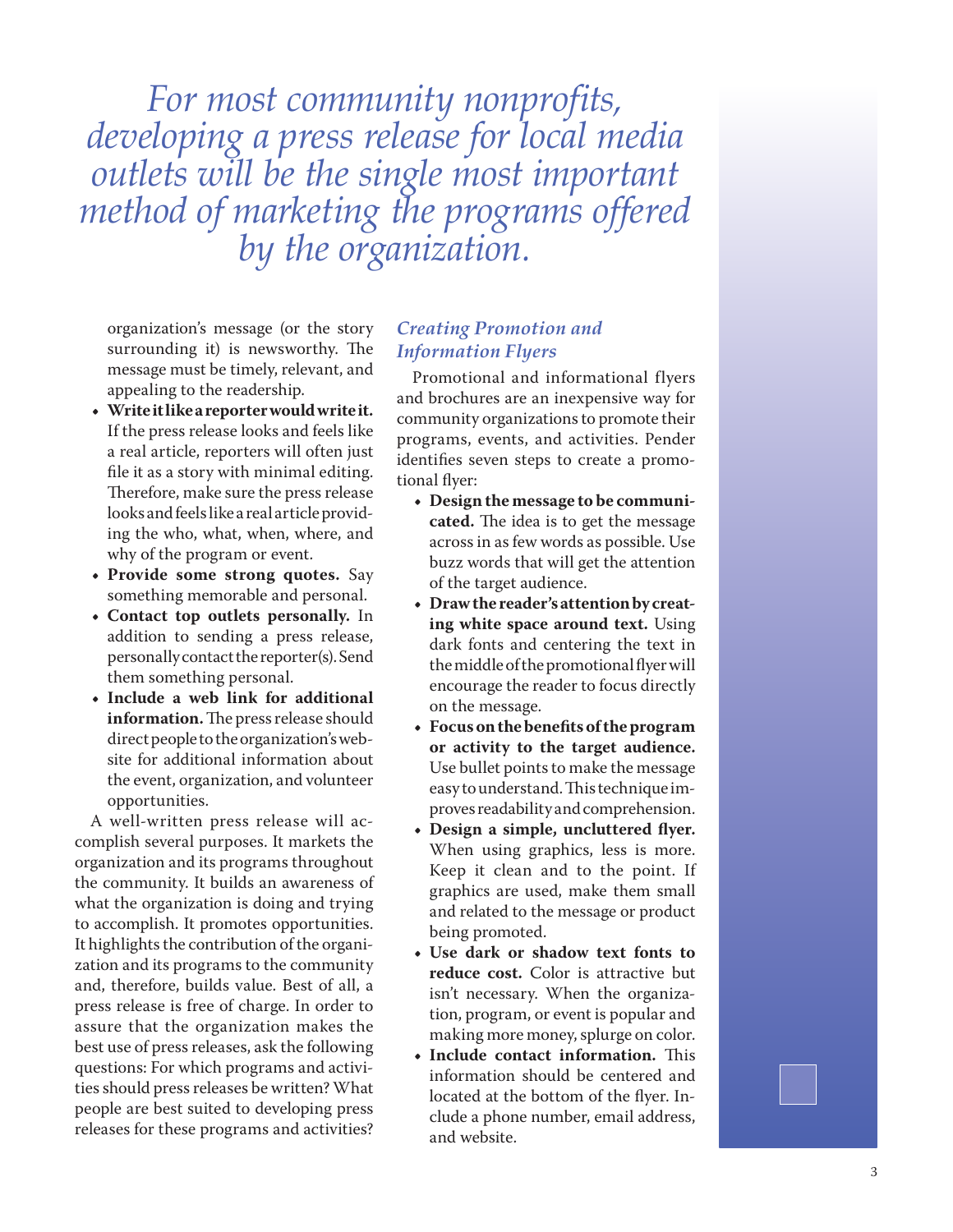- **• Print and distribute copies of the finished publication.** Once it has been proofed and approved, it is time to go to print. Take a copy (both hard and electronic) to the print shop and make black-and-white copies. Use color paper to make flyers stand out from the white paper flyers. Save the original to use if you need to print more copies.
- **• Post the brochure on the organization's website.** Include a web link for additional information.

#### *Creating Registration Brochures*

When planning an event that requires registration, develop a registration brochure. An effective registration brochure includes promotional information about the event as well as a registration form. This two-in-one technique saves the organization time and money. Following are five steps for creating a registration brochure.

- **• Use a tri-fold layout with the registration form on the back panel.** Begin with a standard 8 ½" x 11" sheet of paper folded in thirds. Upon completion, the back panel will be folded and become the middle of the brochure. (A perforated fold will make removing it easier.) Use the inside part of this panel for the registration form. The back of this panel can be used for testimonials or other information about the program. Do not put important details about the event on this panel as it will be removed and sent with the registration form.
- **• Design an eye catching front cover.**In all [brochure printing](http://www.printplace.com/printproducts/registration-brochure.aspx) projects, the front cover provides the only opportunity for a first impression. If the brochure makes a good first impression, people will open the brochure and read the contents. Include key information about the event and a teaser question

which will motivate the reader to look inside and find out more.

- **• When designing a mailed brochure, leave the middle outside panel blank for addresses.** The outside middle panel will be showing if the brochure is placed face down. As they will be seen first sometimes, make them attractive. Use a watermark of the brand or logo so that address labels can be affixed without being too distracting.
- **• Decide what to say in the body of the brochure.** The remaining space will hold the contents of the brochure. Include the benefits of the program or event. Create a call to action that encourages people to attend. Near the end, make a list of the groups of people who should attend. This list should range from very specific to general. If people see themselves on the list, they are more likely to attend.
- **• Include vital information.** The date, time, location, and cost (if any) of the event is vital. Include the event name as well as names of speakers and sponsors. Any special offers should be clearly stated as well. For example, if a group rate is offered, include that information as well as all rates, deadlines, and payment information.

With the right amount of time and effort, this two-in-one brochure is a valuable marketing tool and is a key to conducting a successful event.

#### **Summary**

A marketing toolkit utilizes a variety of promotional delivery tools. These tools come in many forms, including ads, brochures, press releases, commercials, Facebook pages, and Twitter accounts. A marketing toolkit contains the tools and resources needed to promote the organi-

*An effective registration brochure includes promotional information about the event as well as a registration form.*